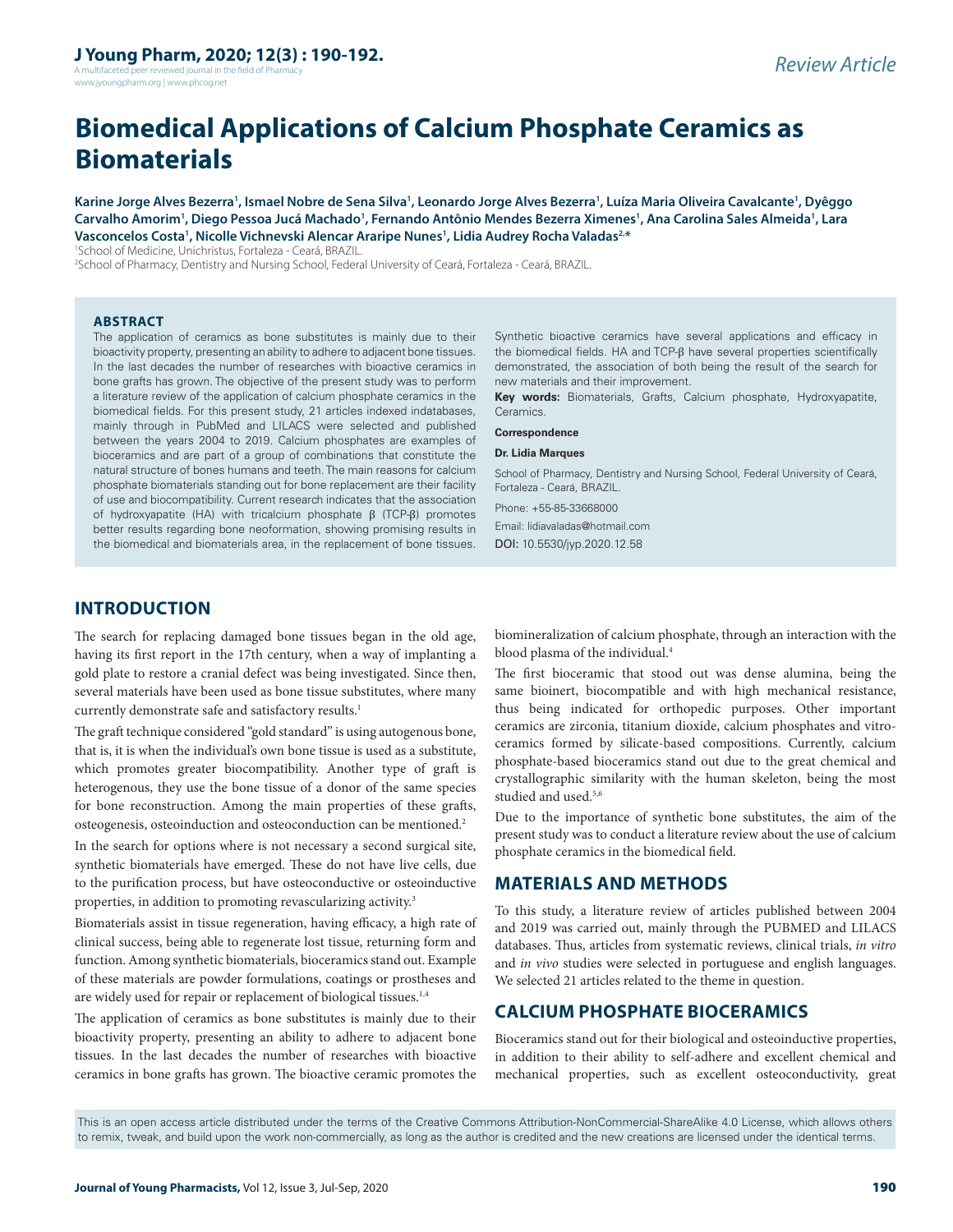resistance and biocompatibility. Calcium phosphates are examples of bioceramics and are part of a group of combinations that constitute the natural structure of human bones and teeth. Since 1980, research has shown the advantages of calcium phosphate bioceramics in the biomedical fields.<sup>5,7</sup>

The main reasons for calcium phosphate biomaterials standing out for bone replacement are the facility of handling and molding, without the need to have a shape prior to the implant, fully adapting to the shape of the bone cavity, ability to osseointegrate and for not heat up during the hardening process, avoiding tissue necrosis at the implantation site.<sup>2</sup>

Currently, in orthopedic bioengineering, research is directed towards biodegradable biomaterials, thus avoiding the need for procedures that require a second surgical site, with less invasive regeneration. The improvement and association of different biomaterials has been the object of study in the search for greater biological activity, greater cell viability, cell proliferation and printing capacity. Thus, in recent decades, many biomaterials have been improved or introduced in the biomedical area, seeking skeletal reconstruction and repair.6

For a long time, HA was the only ceramic used for bone grafting, however due to some limitations such as slow biodegradation, interest in other materials has increased, such as tricalcium phosphates (TCP). This presents a greater adsorption by the biological environment, when compared to HA, making this material a strong alternative for bone replacement.8-10

Current research indicates that the association of HA with TCP- Β promotes better results regarding bone neoformation. This association has shown promising results in the biomedical and biomaterials area, in the replacement of bone tissues. The use of the two biomaterials provides a better surface characteristic of grains and micropores, which causes better dissolution control. The adsorption of calcium and phosphorus ions in bone neoformation.<sup>11</sup>

#### **HYDROXYAPATITE**

HA is an important inorganic compound in bone tissue, being a dense or porous polycrystalline complex, whose composition varies with age, diet and pathologies associated with the individual. It is mainly composed of minerals such calcium, phosphorus and calcium hydroxide.<sup>12</sup>

This material has osteoconductive properties and allows a connection to the connective tissue that surrounds it, thus facilitating osseointegration. Another reason for the widespread use of this material in the biomedical field is the similarity with the mechanical, chemical and physical aspect of bone tissue.11

Studies indicate that unlike other calcium phosphate ceramics, HA does not break, remaining thermodynamically stable and doing strong chemical bonds with the surrounding tissue, under physiological conditions. These properties have been reported and used in several areas, especially surgery, traumatology and for filling cavities after resection of bone tumors.<sup>7,13</sup>

Despite the excellent physical-mechanical properties, they are not sufficient for load resistance applications, as in orthopedic cases. Thus, in these cases it is used as a cover for materials such as titanium and titanium alloys, supporting the weight and contributing to greater and better osseointegration.<sup>11</sup>

#### **TRICALCIUM PHOSPHATE**

One of the variations of calcium phosphate materials is tricalcium phosphate (TCP), being one of the biomaterials with greater application in bone substitution, also having a chemical composition similar to bone tissue, bioactivity and biocompatibility. TCP is a resorbable biomaterial found in the form of powder or blocks that acts as a raw material for

the growth and maintenance of a new tissue that will facilitate the osteoconduction process, thus allowing this ceramic to have great application as a functional substitute.<sup>11,14</sup>

Among the types of TCP, the ones with the most studied properties in biomedical fields are TCP-α and TCP-β. The chemical and crystallographic similarity of TCP with the bone matrix of hard tissues arouses research and, consequently, its improvement.<sup>10</sup>

Studies that compared the bone neoformation of TCP-β with other biomaterials, such as the BMP-2 morphogenetic proteins and the autogenous bone, identified similar results.15 When compared histologically to xenogenous graft and blood derivatives in guinea pigs, TCP-β presents less bone gap formation and greater healthy bone neoformation.16

## **DISCUSSION**

In order to reduce the limitations and disadvantages of some biomaterials and improve their biological activity and bone neoformation, scientists are constantly looking for an association between them. The result of this was the development of a two-phase ceramic formed by the HA / TCP-β composition, in order to improve the control of ion dissolution in the biological processes of bone neoformation.<sup>10</sup>

When assessing the effect of the association between HA / TCP- $\beta$  as a bone substitute in guinea pigs with induced osteopenia, it was found that the animals treated with this association showed better results in repairing bone defects, in addition to a more organized neoformation than the group control.<sup>17</sup>

Another study compared the histological aspects to the biocompatibility of HA, TCP-β and the association of the two (HA / TCP-β) in the form of particles implanted in subcutaneous tissue of guinea pigs. It was observed that the group treated with TCP-β particles showed a large amount of fibroblasts and blood vessels, in addition to an exacerbated inflammatory response, with presence of macrophages and multinucleated giant cells in the first 60 days. The HA group demonstrated greater biocompatibility and after 10 days, the spaces between the particles were filled with connective tissue, with small number of inflammatory cells and several fibroblasts and collagen fibers. In the group treated with the HA / TCP-β association after 14 days, the TCP-β was practically not present, promoting greater space between the particles, thus realizing that the association of the HA / TCP-β reduced the undesirable responses of each ceramic individually, decreasing the inflammatory process of TCP-β and favoring a greater space between particles for tissue neoformation, due to the rapid reabsorption of TCP.18

When comparing the effect of the HA / TCP-β association with other materials such as calcium phosphate and calcium pyrophosphate as bone substitutes for guinea pig femurs, the group of the two biomaterials showed greater bone neoformation in evaluations made 30 and 60 days after surgery.19,20 Compared the intrinsic osteoinduction of HA with HA / TCP-β in the left fibula of guinea pigs, keeping the right as a control group. Bone neoformation was studied by histology, histomorphometry and immunostaining, where the group with the fracture was the one with the most bone neoformation and the fastest.

One study developed a composition with 23% HA / 77% TCP-β to be used as a low-cost alternative to orbital implants. The *in vitro* evaluation in guinea pig orbits demonstrated excellent stability and biocompatibility, in addition to a good result in the orbital implant, allowing vascularization and osteoconduction.7

Through specialized 3D technology, a study created structures of 15% HA / 85% TCP-β to promote bone repair. Through analysis by computed microtomography (microCT) significant neoformation and bone remodeling was observed, being identified as soon as this combination